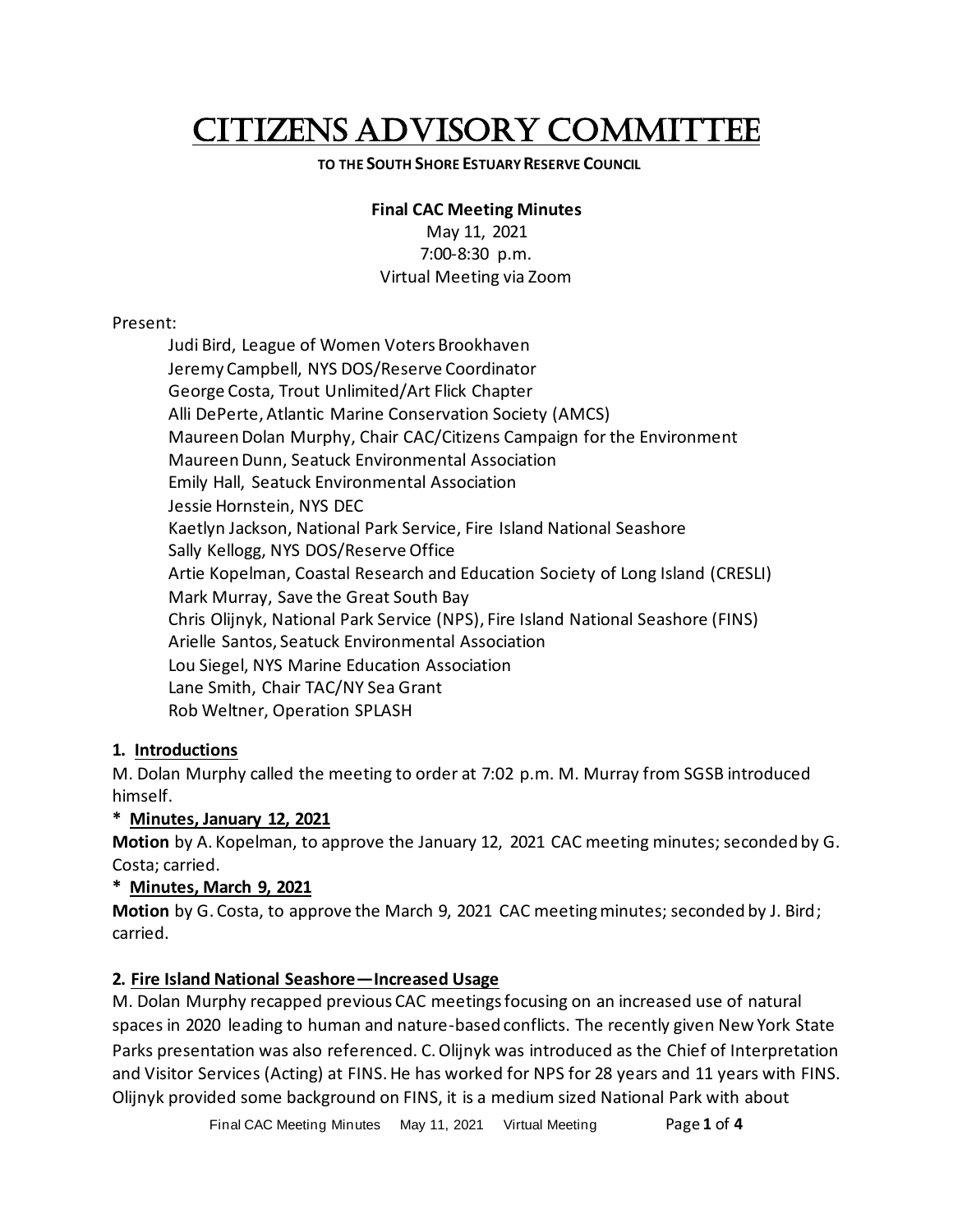20,000 acres and occupies areas in Patchogue, Mastic Beach and much of Fire Island itself. In 2020 237 million visitors went to National Parks which represents a 28% decrease which is most likely due to temporary park closures, capacity limits, and other pandemic protocols. FINS had about 250,000 visitors in 2020 but has had a general decreasing trend of visitors since Sandy. This could be because visitors were forced other places after multiyear closures due to Sandy and are now used to going to the other locations. Other factors that could have limited 2020 visitation: no public access into seashore facilities, limited in-person public engagement, no demonstration programs (canoeing, clamming, etc.), no staff present at local festivals/activities, reduced Ferry schedules and capacity limits, Robert Moses State Park was open only to NYS residents, and Smith Point County Park had reduced capacity and only open to Suffolk County residents.

To increase the reach of park staff, new educational programs/strategies were developed. To have socially distant guided tours areas were roped off and required a lot of advertising to get participants. Self-guided experiences were created including the Watch Hill expedition where visitors had to figure out clues along a trail to win a prize, and arts and crafts projects were also popular. Digital media was used including social media, short videos were created, and some existing educational programming was converted to distance learning programs. Libraries became the largest consumer of virtual programing.

FINS pandemic protocols are currently governed by national guidance and no longer by New York State policies. Visitor Centers are planned to be opened to the public with reduced occupancy. Ranger tours and demonstrations may occur in the future but with limited capacity. Talks with the Fire Island Ferries are ongoing regarding the number of trips and boat capacity. A NPS app was launched April 16 which shows virtual activities, local amenities, volunteer experiences, etc. can all be found there. When natural areas were closed in 2020 it was anecdotally noticed that there was an increase in use in non-regulated natural areas.

M. Dolan Murphy encouraged C. Olijnyk to send any FINS social media content with the CAC to help promote. K. Jackson contrasted the difference in visitation of FINS, wanting to engage more with the public, versus NYS Parks who had record high usage. C. Olijnyk noted that access seemed to be a large limitation, the edges of the park had more steady visitation levels. K. Jackson pointed out that the cost of getting to FINS can be cost prohibitive and that NPS does not financially benefit from the arrangement.

Question: J. Bird: Will the William Floyd Estate be open this year for tours? Answer: C. Olijnyk: The grounds will be open, and the app will have a virtual tour, but the building is closed for repairs.

Question: G. Costa: How did the wildlife fair in 2020?

Answer: C. Olijnyk: While many national parks had a rebound in wildlife populations, generally speaking the wildlife activity at FINS was similar to previous years however, 2020 was a banner year for piping plover. There were increased numbers of fisherman and lots of hunters out in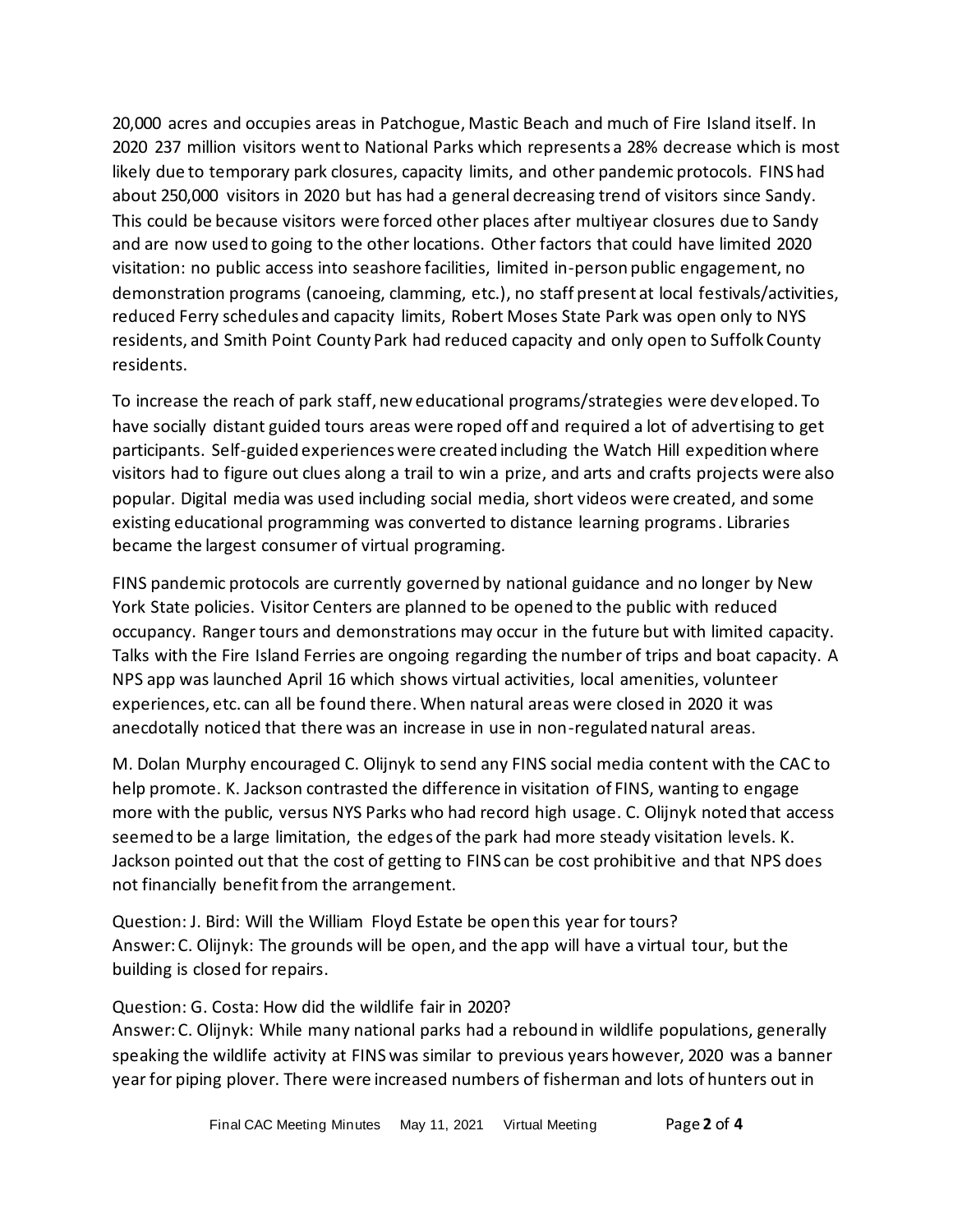2020.

K. Jackson: 2021 is on track for another great year for plovers despite increased human conflicts with people walking from the lighthouse. Fox populations are down from mange which could be affecting plover populations.

#### **3. NYS DEC, Menhaden Fish Kill**

J. Hornstein was introduced as a Marine Biologist II in DEC's Division of Marine Resources.

# \*\*\*SK missed beginning of presentation\*\*\*

He explained that the last menhaden population assessment found that they are not currently overfished, fishing rates are not faster than reproduction rates. There has been an increase in menhaden biomass over time (since 1960s to recent years). Fish kills are not an uncommon occurrence for Atlantic Menhaden and can happen for a variety of reasons: low dissolved oxygen (this can happen if predators corner a school in a small area and the menhaden consume the available oxygen), cold shock, rapid environmental changes, HABs, and pathogens/disease. The 2020-2021 fish kill was first noted in November 2020. In fall 2020 tissue was tested and the *vibrio* bacteria was found in NY and NJ but only in menhaden and is not known to effect other species. It is thought the bacteria could be affecting menhaden and not other species because they are cold blooded. Nothing is verified at this time but there are several potential reasons for why this is occurring now. Menhaden immunity response could be compromised, increasing susceptibility, this could be due to the environmental conditions like the changing temperatures, migratory patterns, or could be a combination of stressors. This could be a new strain, although it is not likely, or this could have been in the environment previously and was a factor in previous fish kills.

J. Hornstein summarized that the bacteria only effects menhaden, it is naturally occurring and is not known to effect humans. He encouraged CAC members to report fish kills and provide as much information as possible via [fishkillmarine@dec.ny.gov](mailto:fishkillmarine@dec.ny.gov) or call 631-444-0718.

Question: A. Kopelman: Could this effect reproductive success? Answer: J. Hornstein: No, these events are not large enough at this time.

Question: A. DePerte: Have any animals that have eaten the effected dead fish shown symptoms?

Answer: J. Hornstein: There are no reports at this time but keep pets away if possible.

Question: G. Costa: Was alewife effected? Answer: J. Hornstein: No.

## **4. Caanan Lake Restoration**

Topic moved to July meeting.

#### **5. South Shore Estuary Reserve Office**

J. Campbell announced the new DOS website and provided a walkthrough, then he asked the CAC to provide ideas and comments on the new SSER pages. He noted the eelgrass story went